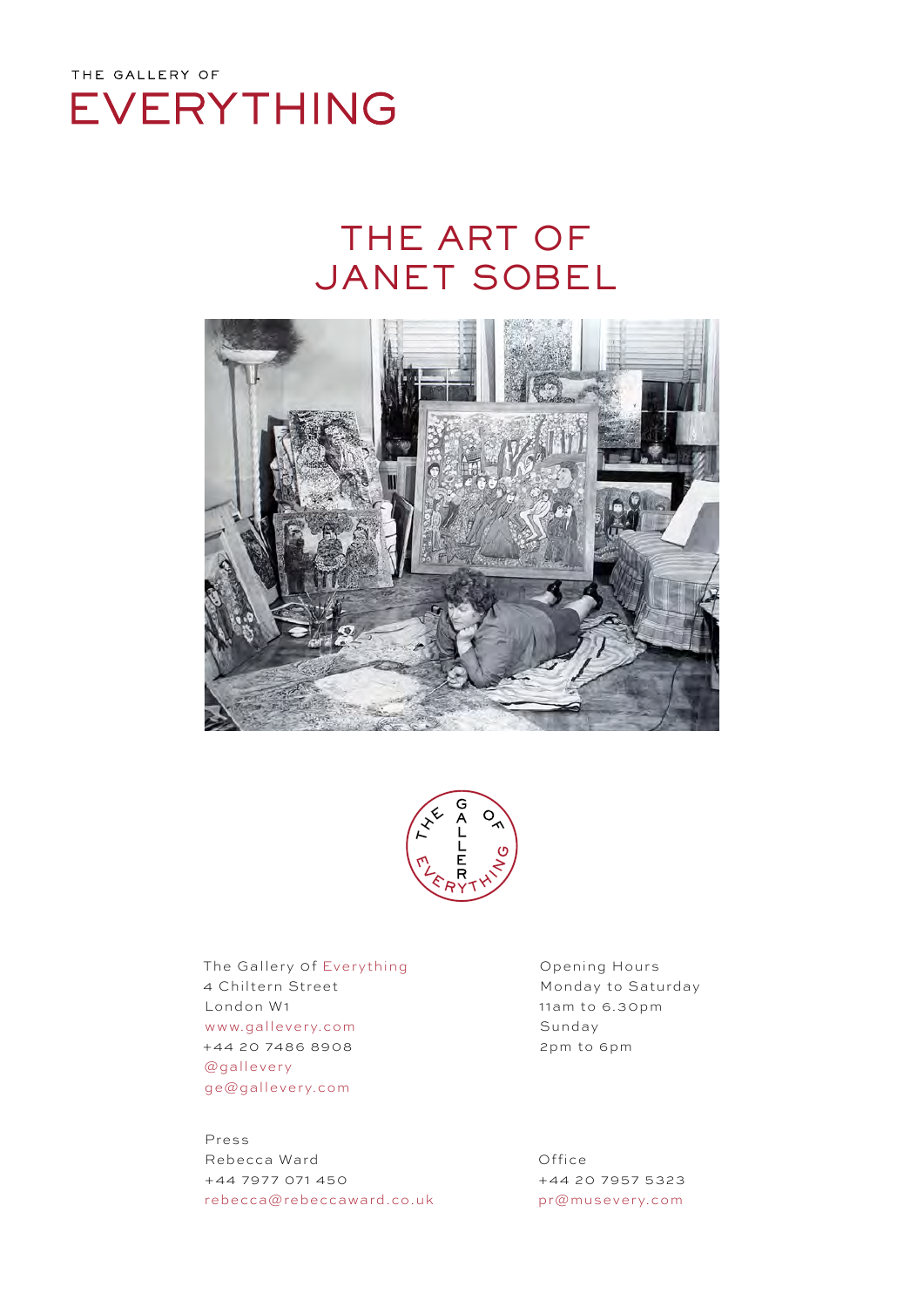In support of the people in Ukraine, The Gallery of Everything presents an installation of paintings and drawings by Janet Sobel.

Born in Ukraine in 1893, Janet Sobel was a self-taught painter, whose figurative and abstract art was championed by Sidney Janis, Peggy Guggenheim and William Rubin. Today Sobel is widely acknowledged as the real pioneer of all-over drip paintings.

Recent exhibitions include *Abstract Expressionism* at the Royal Academy, London (2016), *Outliers and American Vanguard Art* at the National Gallery of Art, Washington DC (2017), and *Women in Abstraction* at the Centre Pompidou, Paris (2021).

The Gallery of Everything will donate 25% of profits from the exhibition to UNHCR and other charities which support Ukrainian civilians and refugees. A publication about the artist is also available for £20, which will also be donated to charity.

\*\*\*

Born in 1893, Janet Sobel is one of the great unsung heroines of 20th century art. Her idiosyncratic and shape-shifting aesthetic was championed by collector Peggy Guggenheim, critic Clement Greenberg and William Rubin, director of New York's Museum of Modern Art.

Sobel's self-taught practice began humble circumstances in the late 1930s when, encouraged by her art student son, this Ukrainian immigrant began to sketch memories of her Jewish upbringing in Eastern Europe. These early works, reminiscent of Marc Chagall, delighted friends and family with their swirling faces and bright colouration.

The work from this period revealed an instinctive certainty of colour, shape and form. It spoke not just of Sobel's past, but of her identity in the new world. It also brought her to the attention of legendary gallerist and curator Sidney Janis, who included a painting by Sobel in his show *American Primitive Paintings* at the Arts Club of Chicago in 1943.

Sobel soon evolved a particular form of abstract expressionism, which in turn led to an enthusiastic reception by the great and the good of New York's art scene. Sobel found herself welcoming critic Clement Greenberg, artists Max Ernst and Jackson Pollock, and even the king of the surrealists, André Breton, to the family home in Brooklyn.

Sobel was exhibited at Norlyst Art Gallery by Max Ernst's son Jimmy in 1944; and her inclusion in The Women at Peggy Guggenheim's Art of This Century gallery (along with Louise Bourgeois, Irene Rice Pereira and Kay Sage) led to a solo show at the same venue in 1946.

Ad Reinhardt's insiders' art map of 1945, *How to Look at Modern Art in America*, locates Sobel alongside Mark Tobey, Arshile Gorky and André Masson; and it is widely accepted that her invention of so-called *drip painting* - whereby paint is dribbled and splattered across the canvas - was unashamedly borrowed by Jackson Pollock and revolutionised his trajectory.

Yet Sobel was not cut from the same cloth as her peers. She moved to New Jersey, stopped creating work and slipped out of the spotlight. Despite her stellar ascent, the uninformed denigrated her as a *primitive painter*, and worse still, a *housewife*. Even William Rubin's support and patronage, acquiring paintings for the Museum of Modern Art, were not enough for a society fixated on the arteducated Caucasian male gaze.

Sobel died in 1968; and it would be almost 50 years before her work was again singled out for its influence and innovation. Today her paintings and drawings are highly sought after and regularly included in exhibitions on female art, modernism and twentieth century abstraction, with advocates ranging from Lynne Cooke, chief curator of the National Gallery at the Smithsonian, to Alice Walton, founder of Crystal Bridges Museum of American Art.

Janet Sobel's monumental painting, *The Milky Way*, is currently on display at the Museum of Modern Art in New York.

\*\*\*

#### Quotations

*I only paint what I feel.*

Janet Sobel

*Janet Sobel will be eventually known as the most important surrealist painter in this country.*

Sidney Janis, Gallerist and Curator

*Her work is extraordinarily free from inventiveness and from self-consciousness and pretence.*

John Dewey, Philospher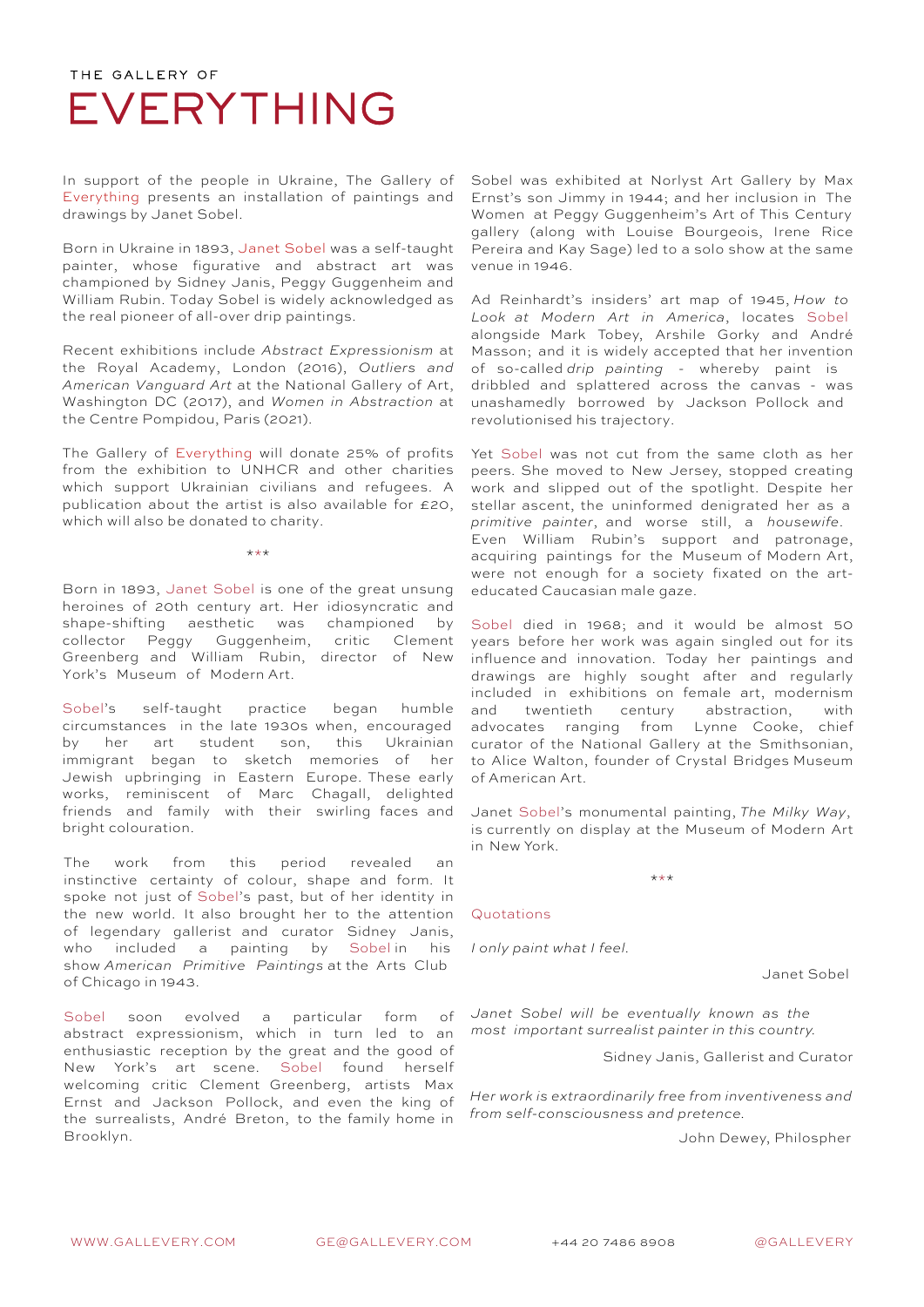#### Solo Exhibitions

*Janet Sobel*, Puma Gallery, New York, 1944 *Janet Sobel Paintings and Drawings*, Swain's Art Store, Plainfield, New Jersey, 1962 *Janet Sobel: Selected Works from the Artist's Estate*, Gary Snyder Fine Art, New York, 2002 *Janet Sobel*, D.C. Moore, New York, 2005

#### Selected Exhibitions

*American Primitive Painting of Four Centuries*, Arts Club of Chicago, Chicago, 1943

*27-30 Annual*, Brooklyn Museum, New York, 1943-46 *Abstract And Surrealist Art in America*, Mortimer Brandt Gallery, New York, 1944

*Janet Sobel*, Puma Gallery, New York, 1944

*Abstract And Surrealist Art in The United States*, Museum of Modern Art, San Francisco; Santa Barbara Museum; Seattle Museum of Art and others, 1944 *Chronicle of Our Elders*, Norlyst Art Gallery, New York, 1944 *Art of This Century: The Women*, Peggy Guggenheim, New York; San Francisco Museum of Art and others, 1945 *Annual Exhibition of Painting and Sculpture*, Pennsyl-

vania Academy of The Fine Arts, Philadelphia, 1945 *The Women*, Art of This Century, New York, 1945 Janet Sobel, Art of This Century, New York, 1946 *Recent Acquisitions*, Museum of Modern Art, New York, 1970 *American Women Artists Part I: 20th Century*

*Pioneers*, Sidney Janis Gallery, New York, 1984 *Peggy Guggenheim's Other Legacy*, Peggy Guggenheim, Venice; Solomon R. Guggenheim, New York, 1987/88

*Abstract Expressionism: Other Dimensions*, Whitney Museum of Art At Phillip Morris, New York and others, 1989/90

*Art of The Forties*, Moma, New York, 1991

*Artist's Choice: Elizabeth Murrary: Modern Women*, Museum of Modern Art, New York, 1995

*Vital Forms: American Art and Design in The Atomic Age*, 1940-1960, Brooklyn Museum of Art and others, 2002

*Action/Abstraction: Pollock, de Kooning and American Art, 1940-1976*, Jewish Museum, New York, 2008 *Approaching Abstraction*, American Folk Art Museum, New York, 2010

*In Wonderland: The Surrealist Adventures of Women in Mexico And The United States*, Los Angeles County Museum of Art, Los Angeles, 2012

*Abstract Expressionism*, Royal Academy of Arts, London, 2016; Guggenheim Museum, Bilbao, 2017

*The Museum of Everything #6*, Kunsthal Rotterdam, Rotterdam, 2016

*Making Space: Women Artists and Postwar Abstraction*, Moma, New York, 2017

*Outliers and American Vanguard Art*, National Gallery of Art, Washington D.C, 2018; High Museum of Art, Atlanta, 2018; Los Angeles County Museum of Art, 2018/19

*The Museum of Everything #7*, Museum of Old And New Art, Tasmania, 2017/18

*Women in Abstraction*, Le Centre Pompidou, 2021; Guggenheim Museum, Bilbao, 2021/22

#### Selected Collections

American Folk Art Museum, New York

Crystal Bridges Museum of American Art, Bentonville Hirshhorn Museum And Sculpture Garden, Washington, D.C.

Los Angeles County Museum of Art, Los Angeles The Menil Collection, Texas

Museum of Modern Art, New York

Pennsylvania Academy of Fine Art, Philadelphia San Diego Museum of Art, San Diego

The Museum of Everything, London

Whitney Museum of American Art, New York

### Bibliography

*Abstract and Surrealist Art in America*, Sidney Janis, Arno Press, New York, 1944

*Janet Sobel*, John Dewey, Puma Gallery, New York, 1944 *Paintings by Janet Sobel*, Sidney Janis, 1944

*Art and Culture*, Clement Greenberg, Boston, Beacon, 1947 *Modern Art Looks Ahead*, Fernando Puma, Beechhurst Press, New York, 1947

*Confessions of an Art Addict*, Peggy Guggenheim, Hopewell, Echo Press, 1960

*Out of This Century Confessions of an Art Addict*, Peggy Guggenheim, New York, Universe Books, 1979 *Originals American Women Artists*, Eleanor Munroe,

Da Capo Press, New York, 1979 *Jackson Pollock*, Elizabeth Frank, New York, Abbev-

ille Press, 1983 *Peggy Guggenheim Collection*: Venice, Angelica

Zander Rudenstein, Abrams, Solomon R. Guggenheim Foundation, New York, 1985

*Peggy – The Wayward Guggenheim*, Jacquelin Bograd Weld, E.P. Dutton, New York, 1986

*Abstract Expressionism: Other Dimension; An Introduction to Small Scale Painterly Abstraction in America, 1940-1965*, Jeffrey Wechsler, Jane Voorhees Zimmerli Art Museum, Rutgers, State University of New Jersey, New Brunswick, 1989

*Art of the Forties*, Riva Castleman, The Museum of Modern Art, New York, 1991

*Abstract Expressionism Other Politics*, New Haven, Yale University Press, 1997

*Art of This Century: The Women*, Siobhan M. Conaty, Peggy Guggenheim Collection, Venice, 1997

*Janet Sobel*, American National Biography, Deborah A. Goldberg, Oxford University Press, Oxford, 1999

*Art in Review: Janet Sobel*, Roberta Smith, New York Times, 2002

*Northwest Mythologies: The Interactions of Mark Tobey, Morris Graves, Kenneth Callahan and Guy Anderson, Tacoma*, University of Washington Press, 2003

*Eyesight Alone*, Caroline Jones, University of Chicago Press, Chicago, 2003

*Inside Out: Selected Works by Janet Sobel*, Janet Sobel and Gail Levin, Gary Snyder Fine Art, New York, 2003 *Janet Sobel: Primitivist, Surrealist, and Abstract Expressionist*, Gail Levin, Woman's Art Journal 26, no. 1, 2005 The Museum of Everything #7, The Museum of Everything, UK, 2018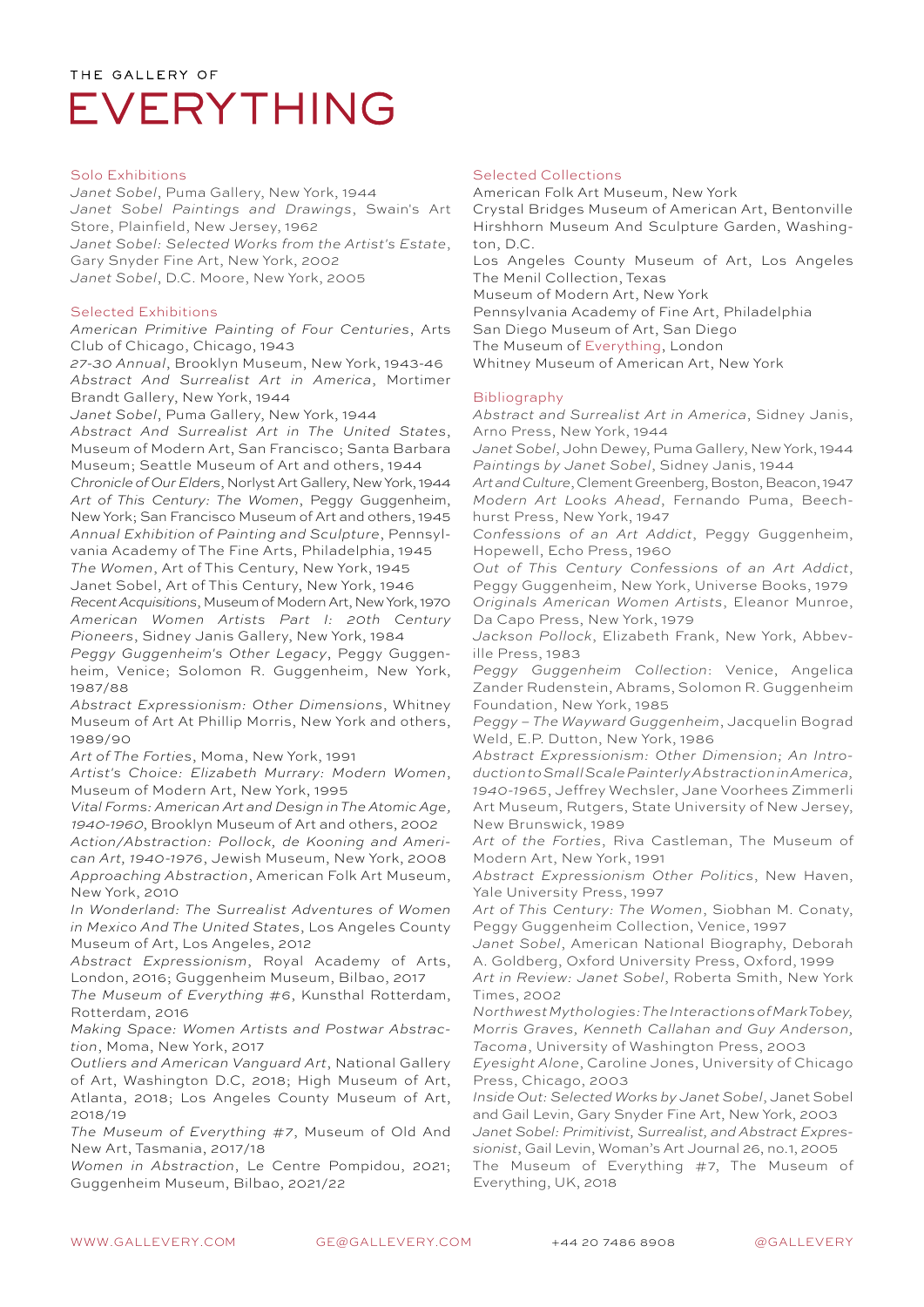

*untitled (*c 1944) gouache on paper 35.6 x 20.9 cm 14 x 8 1/4 "



*untitled* (c 1941) gouache on paper 29 x 22 cm 11 3/8 x 8 5/8"



*untitled* (c 1942) gouache on cardboard 29.5 x 14 cm 11 5/8 x 5 1/2"



*untitled* (c 1942) gouache on board 30.8 x 22.9 cm 12 1/8 x 9"



untitled (c 1942) gouache on board 22.5 x 30 cm 8 7/8 x 11 3/4"